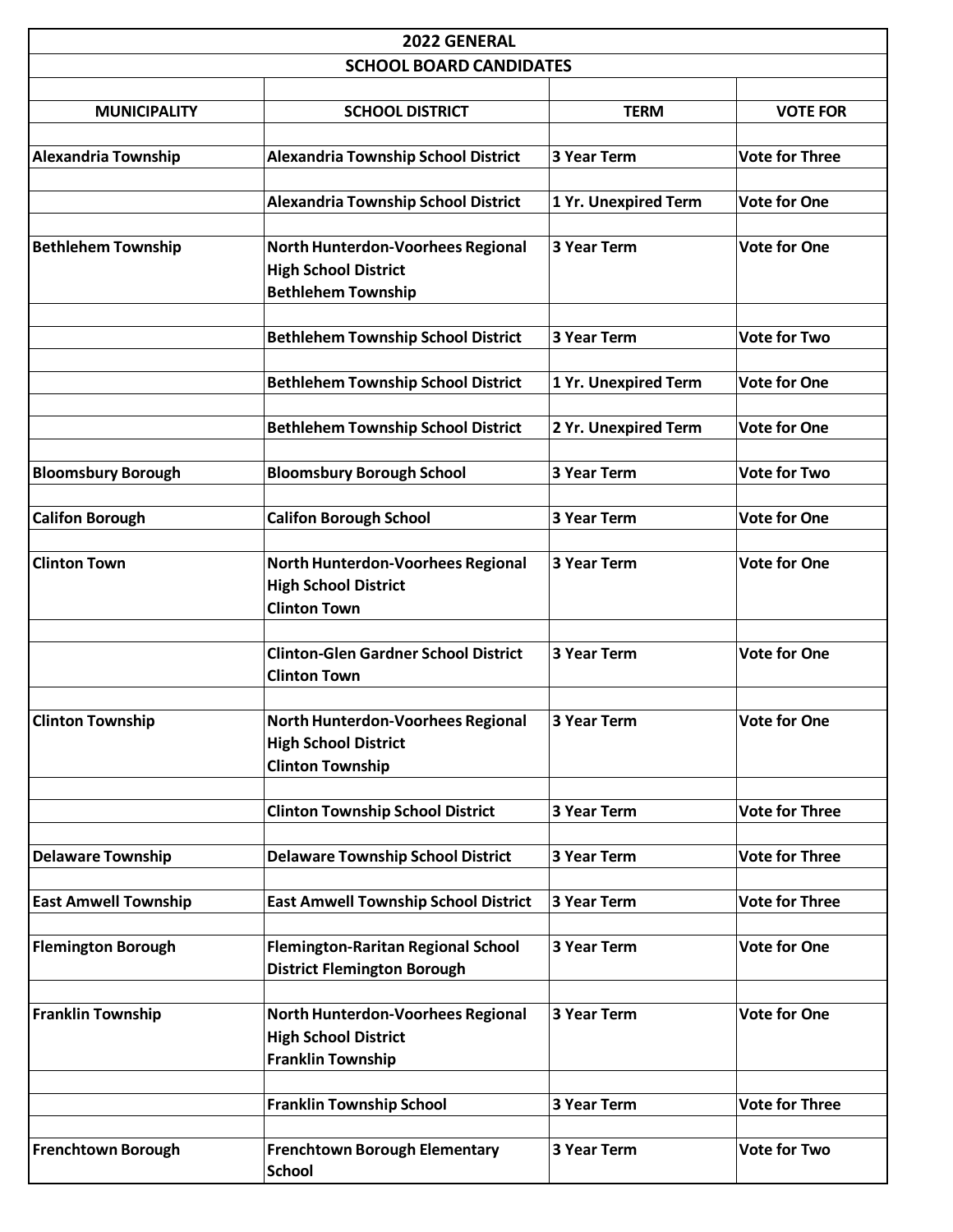|                             | Frenchtown Borough Elementary Schoo 1 Yr. Unexpired Term                                        |                      | <b>Vote for One</b>   |
|-----------------------------|-------------------------------------------------------------------------------------------------|----------------------|-----------------------|
| <b>Glen Gardner Borough</b> | North Hunterdon-Voorhees Regional<br><b>High School District</b><br><b>Glen Gardner Borough</b> | 3 Year Term          | <b>Vote for One</b>   |
|                             | <b>Clinton-Glen Gardner School District</b><br><b>Glen Gardner Borough</b>                      | <b>3 Year Term</b>   | <b>Vote for One</b>   |
| <b>Hampton Borough</b>      | North Hunterdon-Voorhees Regional<br><b>High School District</b><br><b>Hampton Borough</b>      | <b>3 Year Term</b>   | <b>Vote for One</b>   |
|                             | <b>Hampton Borough Public School</b>                                                            | <b>3 Year Term</b>   | <b>Vote for Two</b>   |
|                             | <b>Hampton Borough Public School</b>                                                            | 1 Yr. Unexpired Term | <b>Vote for One</b>   |
| <b>High Bridge Borough</b>  | North Hunterdon-Voorhees Regional<br><b>High School District</b><br><b>High Bridge Borough</b>  | <b>3 Year Term</b>   | <b>Vote for One</b>   |
|                             | <b>High Bridge Public School</b>                                                                | <b>3 Year Term</b>   | <b>Vote for Two</b>   |
|                             | <b>High Bridge Public School</b>                                                                | 2 Yr. Unexpired Term | <b>Vote for One</b>   |
| <b>Holland Township</b>     | <b>Delaware Valley Regional High School</b><br><b>Holland Township</b>                          | <b>3 Year Term</b>   | <b>Vote for Two</b>   |
|                             | <b>Holland Township School District</b>                                                         | <b>3 Year Term</b>   | <b>Vote for Two</b>   |
|                             | <b>Holland Township School District</b>                                                         | 1 Yr. Unexpired Term | <b>Vote for One</b>   |
|                             | <b>Holland Township School District</b>                                                         | 2 Yr. Unexpired Term | <b>Vote for One</b>   |
| <b>Kingwood Township</b>    | <b>Kingwood Township School</b>                                                                 | 3 Year Term          | <b>Vote for Three</b> |
|                             | <b>Kingwood Township School</b>                                                                 | 1 Yr. Unexpired Term | <b>Vote for One</b>   |
| <b>Lambertville City</b>    | <b>South Hunterdon Regional School</b><br><b>District Lambertville City</b>                     | 3 Year Term          | <b>Vote for One</b>   |
| <b>Lebanon Borough</b>      | North Hunterdon-Voorhees Regional<br><b>High School District</b><br><b>Lebanon Borough</b>      | 3 Year Term          | <b>Vote for One</b>   |
|                             | <b>Lebanon Borough School</b>                                                                   | 3 Year Term          | <b>Vote for Two</b>   |
| <b>Lebanon Township</b>     | North Hunterdon-Voorhees Regional<br><b>High School District</b><br><b>Lebanon Township</b>     | 3 Year Term          | <b>Vote for One</b>   |
|                             |                                                                                                 |                      |                       |